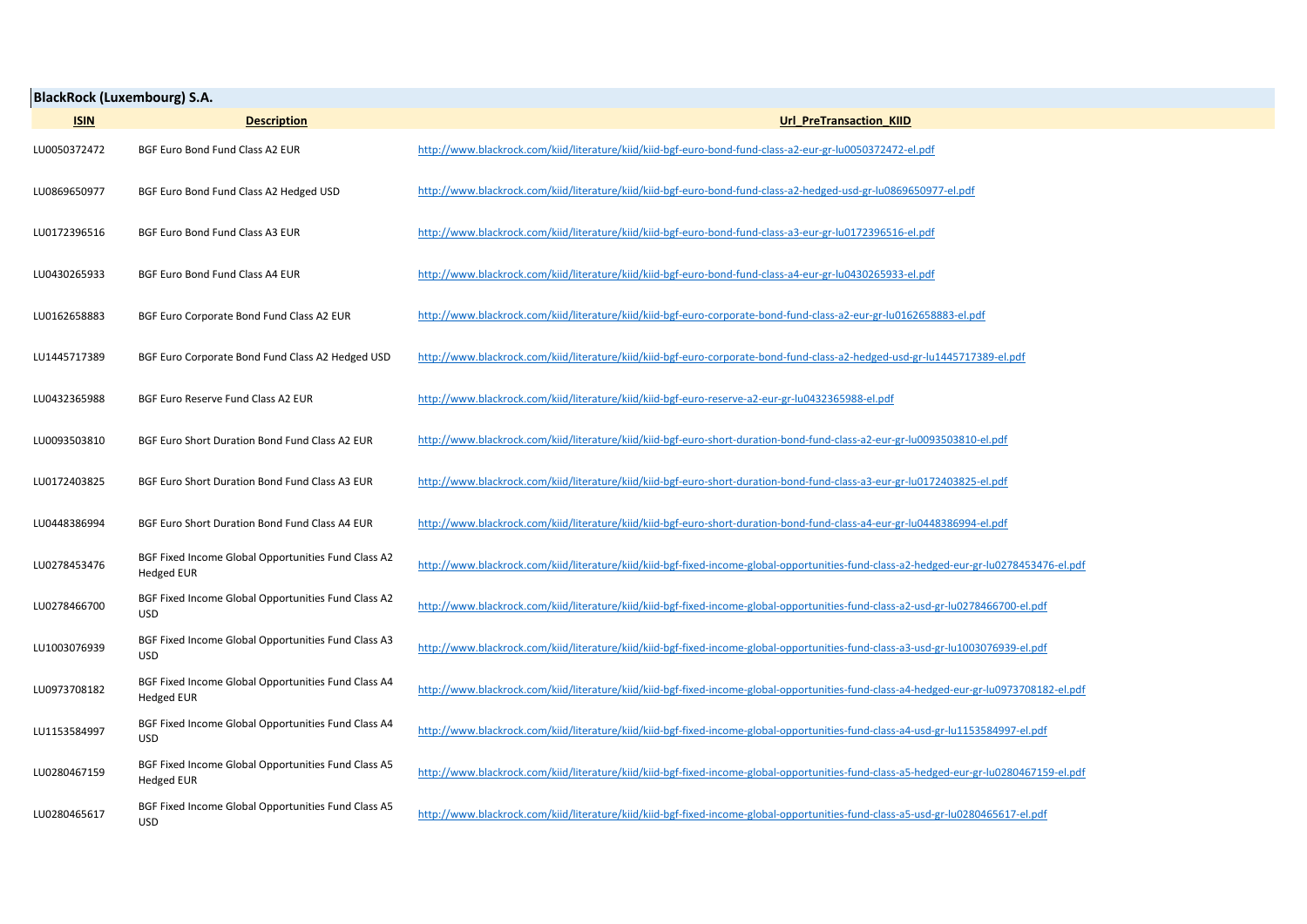| LU1051767835 | BGF Fixed Income Global Opportunities Fund Class A6<br><b>USD</b> | http://www.blackrock.com/kiid/literature/kiid/kiid-bgf-fixed-income-global-opportunities-fund-class-a6-usd-gr-lu1051767835-el.pdf |
|--------------|-------------------------------------------------------------------|-----------------------------------------------------------------------------------------------------------------------------------|
| LU0297942434 | BGF Global Corporate Bond Fund Class A2 Hedged EUR                | http://www.blackrock.com/kiid/literature/kiid/kiid-bgf-global-corporate-bond-fund-class-a2-hedged-eur-gr-lu0297942434-el.pdf      |
| LU0297942194 | BGF Global Corporate Bond Fund Class A2 USD                       | http://www.blackrock.com/kiid/literature/kiid/kiid-bgf-global-corporate-bond-fund-class-a2-usd-gr-lu0297942194-el.pdf             |
| LU0303846876 | BGF Global Corporate Bond Fund Class A4 Hedged EUR                | http://www.blackrock.com/kiid/literature/kiid/kiid-bgf-global-corporate-bond-fund-class-a4-hedged-eur-gr-lu0303846876-el.pdf      |
| LU0825403933 | BGF Global Corporate Bond Fund Class A5 USD                       | http://www.blackrock.com/kiid/literature/kiid/kiid-bgf-global-corporate-bond-fund-class-a5-usd-gr-lu0825403933-el.pdf             |